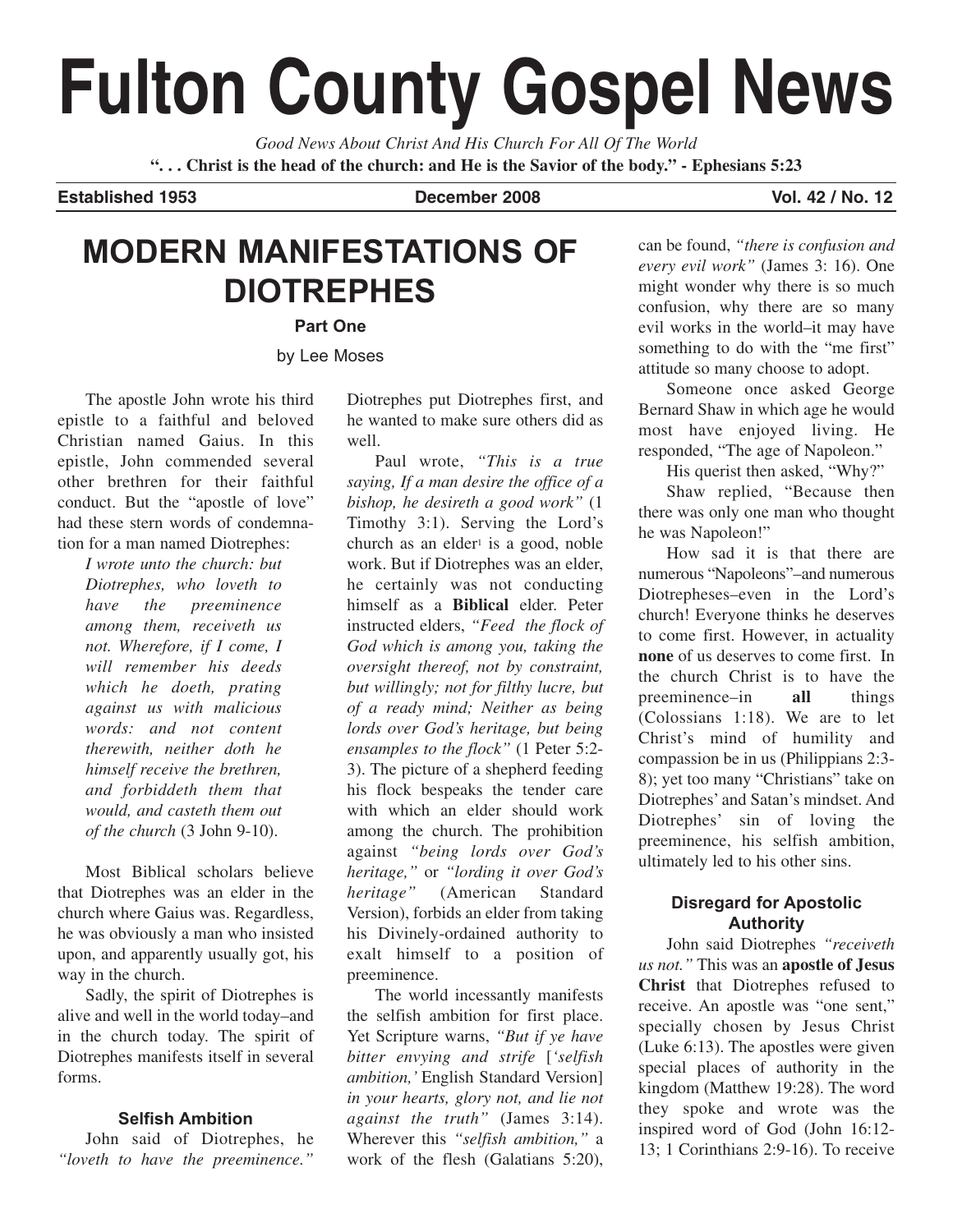#### **FULTON COUNTY GOSPEL NEWS** USPS Publication #211780

. . . is a Periodical publication issued monthly by the Church of Christ at Third and Bethel (P.O. Box 251), Mammoth Spring, AR 72554-0251. **POSTMASTER: Please mail all changes of address to the above address.**

**FCGN** is mailed free of charge to any who care to receive it. We will be happy to add any names to the regular mailing list. If you send in a name we must have a complete address, including number and street name, or R.R. or HCR number, plus box number, or a P.O. Box number and the **NINE DIGIT ZIP CODE**. This paper is supported by voluntary contributions for which we are grateful. Financial information will be furnished upon request. **Mail all address corrections or manuscripts to:**

#### **FULTON COUNTY GOSPEL NEWS** P.O. Box 251 Mammoth Spring, AR 72554

| Lee Moses $\dots \dots \dots \dots \dots$ . EDITOR        |  |
|-----------------------------------------------------------|--|
|                                                           |  |
| $E$ -Mail $\ldots \ldots \ldots$ . cocfcgn@centurytel.net |  |
| Website www.fultoncountygospelnews.org                    |  |
|                                                           |  |
| $E$ -Mail $\ldots$ sales@halopages.net                    |  |

an apostle was to receive the Lord Jesus Christ Himself, and God the Father Himself (Matthew 10:40). But to reject an apostle was to reject Christ and the Father, and to bring upon himself a fate worse than that of Sodom and Gomorrah (Mark 6:11; Luke 10:16). The authority of an apostle was not to be disregarded, yet Diotrephes did just that.

Likewise, there are those today who disregard apostolic authority. Through the apostles' word, mankind has been given *"all things that pertain unto life and godliness"* (2 Peter 1:3). Christ's teachings given through the apostles form the doctrinal foundation of the church (Ephesians 2:20). But very religious people reject that apostolic authority, as did Diotrephes.

Religious denominations meet in synods, councils, and conventions to make binding doctrinal decisions. Such meetings have come to conclude that congregants can purchase the right to sin, that Mary and the supposed "successor to

Peter" (the Roman Catholic "pope") should be worshipped, and that innocent babies are born already guilty of sin–regardless of the fact that such teachings are diametrically opposed to what the apostles taught (Acts 8:20-22; 10:25-26; Matthew 19:14). Delegates to such gatherings in recent years have openly disregard the apostles' doctrine regarding homosexuality, allowing for marriage of people of the same sex (against Matthew 19:4-6) and the ordaining of practicing homosexuals as leaders in their churches (against 1 Corinthians 6:9-11; 5:11-13).

Such decisions do not always take place in formal public meetings. Sometimes groups of people somehow decide they are going to ignore the apostles' doctrine in a particular area. Or an individual decides that he is only going to pay attention to the "red words" in his Bibles, since that person believes the words of Christ are more important. But Paul rebuked, *"If any man think himself to be a prophet, or spiritual, let him acknowledge that the things that I write unto you are the commandments of the Lord"* (1 Corinthians 14:37). The apostles wrote with *"the mind of Christ"*  $(2:16)$ .

The Holy Spirit deems it essential that Christians *"be mindful of the words which were spoken before by the holy prophets, and of the commandment of us the apostles of the Lord and Saviour"* (2 Peter 3:2). However, like Diotrephes, some simply **must** have their way–even if it means disregarding the apostles' authority. John might well lament of those doing so today, "They receiveth us not."

*[To be continued next issue].*

# **"I BELIEVE THE LORD, BUT …"**

#### by Marvin L. Weir

Many people who profess to be Christians would angrily protest if they were told they did not believe the Lord. A failure to believe Christ is not a new problem. During His earthly ministry, Jesus said to the Jews, *"And ye have not his word abiding in you: for whom he sent, him ye believe not"* (John 5:38). Jesus repeated His indictment again, saying, *"For if ye believed Moses, ye would believe me; for he wrote of me. But if ye believe not his writings, how shall ye believe my words"* (John 5:46-47). Words have meaning! Jesus forthrightly declares, *"He that rejecteth me, and receiveth not my sayings, hath one that judgeth him: the word that I spake, the same shall judge him in the last day"* (John 12:48). The majority of people who profess belief **in** the Lord (that He exists) do not **believe** Christ! We will offer proof to back up this assertion.

**First, members of religious denominations claim to believe in Christ, but they do not believe what He said about building His church.** Jesus clearly states, *"…I will build my church"* (Matthew 16:18, bold in all Scriptures, emphasis MLW). One cannot believe this statement of the Lord and believe that He intended to build many different churches! Man has absolutely no right or authority to establish or build a church. Paul affirms what Jesus taught in saying, *"There is one body, and one Spirit, even as also ye were called in one hope of your calling"* (Ephesians 4:4). Paul again teaches, *"For in one Spirit were we all baptized into one body, whether Jews or Greeks, whether bond or free; and were all made to drink of one Spirit"* (1 Corinthians 12:13). The Lord's

<sup>1</sup> The New Testament uses the terms *bishop* and *elder* interchangeably (compare Titus 1:5, 7; Acts 20:17, 28 ASV).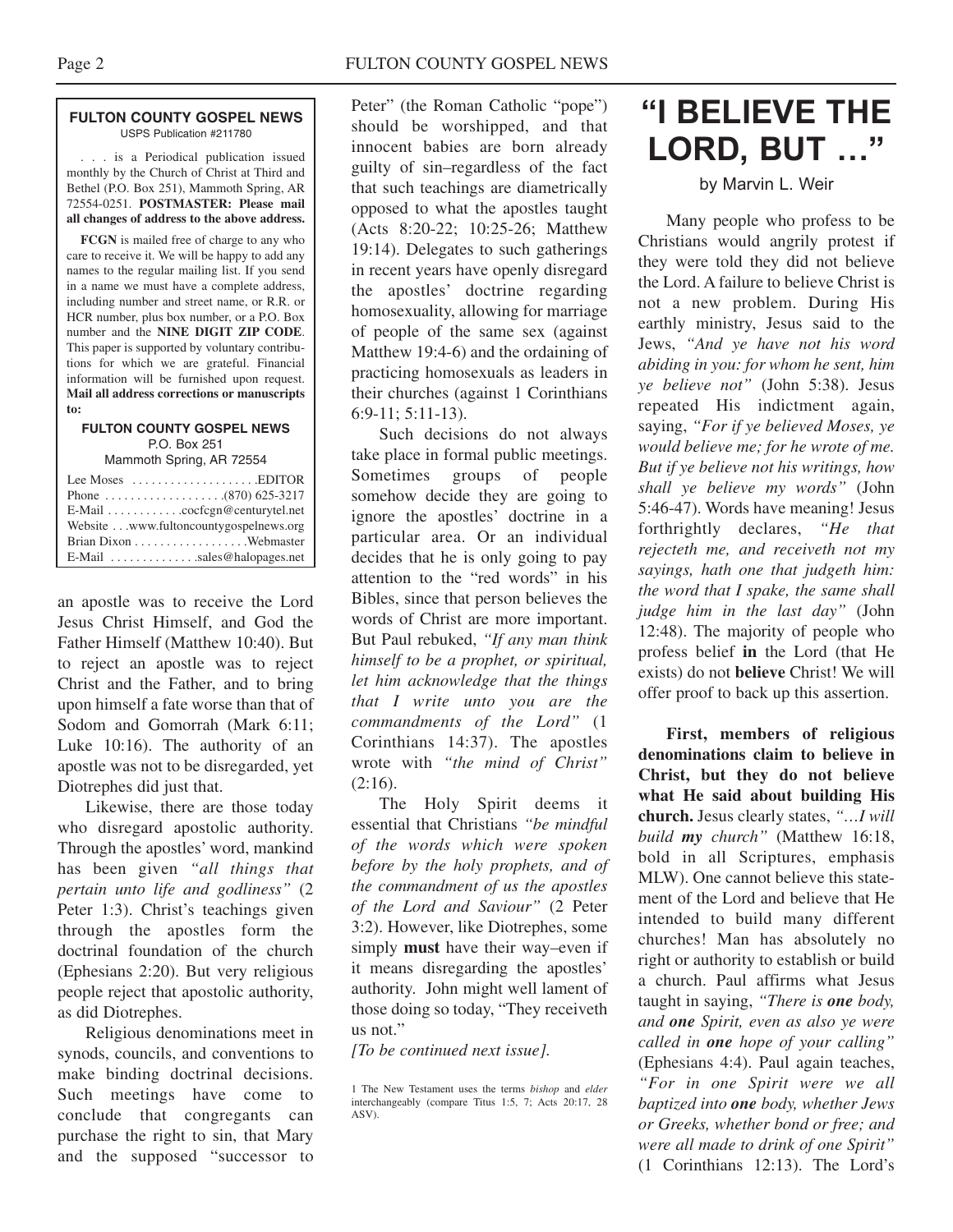church is blood bought (Acts 20:28) and did not originate in the mind of man. Christ is *"…head over all things to the church, which is his body…"* (Ephesians 1:22-23). The Lord has promised to one day save His body [church] (Eph. 5:23), not multiple man-made religious bodies teaching contrary to His divine will! Those who align themselves with "churches" established by men may believe in Christ, but they **do not** believe what He taught.

**Second, many people believe in Christ but do not believe what He said about being called by the gospel.** It is not unusual to hear one talk about his "experience" that occurred before he was "saved." Just about every one of these "experiences" told to me differs from every other person's supposed "experience. The truth is that the Bible mentions nothing about any "experience" preceding one's salvation. Every person **called** by the Lord is called in exactly the same way–by the precious gospel (2 Thessalonians 2:14). The Lord's plan for one to become a member of His church requires belief (Hebrews 11:6), repentance (Luke 13:3), confession (Romans 10:9-10), and baptism for the remission of sins (Acts 2:38). The Gospel is the **only** *"power of God unto salvation"* (Romans 1:16), whether Jew or Greek! One may believe in Christ, but he does not believe Christ if he refuses to obey the gospel.

**Third, even many church members believe in Christ but do not believe what He said regarding the kingdom of God being first in their lives.** The world we live in is a busy place, and there is always something to do. However, the Lord has instructed believers to *"seek…first his kingdom, and his righteousness"* (Matthew 6:33). Brethren must learn that spiritual matters take priority over worldly matters. One fails to seek first the kingdom when he allows things such as sports, company, school activities, recreation, or vacation take priority over assembling with the saints to worship God. Brethren may believe in Christ, but they do not believe what He said in Matthew 6:33, when they allow worldly activities (no matter how good and innocent) to cause then to **forsake** assembling with the saints (Hebrews 10:25).

**Fourth, some brethren believe in Christ but do not believe what He said about those outside of His body being lost!** It has already been established that there is a Gospel plan of salvation. Jesus said, *"He that believeth and is baptized shall be saved; but he that disbelieveth shall be condemned"* (Mark 16:16). The Lord did not say, *"He that believeth and is not baptized shall be saved,"* but this is exactly what those of denominational persuasion teach. Sadly, many brethren today are convinced there will be saved people who are **not** members of the Lord's church! The word of the Lord declares that salvation is **in** Christ (2 Timothy 2:10) and that one is *"baptized into Christ"* (Romans 6:4; Galatians 3:27). Paul understood and taught that vengeance will be rendered *"to them that know not God, and to them that obey not the gospel of our Lord Jesus: who shall suffer punishment, even eternal destruction from the face of the Lord and from the glory of his might"* (2 Thessalonians 1:8-9). One may claim to know the Lord while refusing to obey His will, but John writes, *"He that saith, I know him, and keepeth not his commandments, is a liar, and the truth is not in him"* (1 John 2:4).

> 1272 Bonham St. Paris, TX

# **RUMBLINGS OF WAR**

### by Bob Howton

In the early spring of 1953, I struggled down the gangplank of a huge military sea transport ship, and loaded into a Navy landing craft which would take me and hundreds of other soldiers to the mainland of South Korea. I'll never forget the uncertainty and the empty feeling that overwhelmed me, as I stood huddled against others just like me on that gray, dismal morning. During the trip from the ship to the shoreline, a cadre man used a bullhorn to inform us that the rumblings which we were hearing in the distance were the sounds of our artillery. "Those," he said, "are the rumblings of war!"

Through the years I have come to recognize the fact that all too often, the unusual and disruptive rumblings which arise in our society, and in the Lord's church, are actually the early signs of battles which are looming on the horizon. On the day I cited above, the cadre man instructed each of us to "stay low, and be prepared for any emergency which might arise." Today, I would urge my brethren to keep their eyes wide open for the onslaught of false teaching, loose thinking, and new innovations which will destroy the unity of the Church and mangle that precious Body for which Christ died. These are ever present dangers, and deserve our very best efforts to refute them.

The dangerous rumblings in the Lord's Body today are legion, in my assessment. Liberalism is at the forefront, and is most dangerous. Congregations which invite and pay false teachers to come in and spew their dangerous ideas upon unsuspecting brethren are "building the tiger which will eat them." The apostle Paul gave sage advice relative to such activities, when addressing Titus. Look at his inspired instructions: *"For there are many unruly and vain talkers*